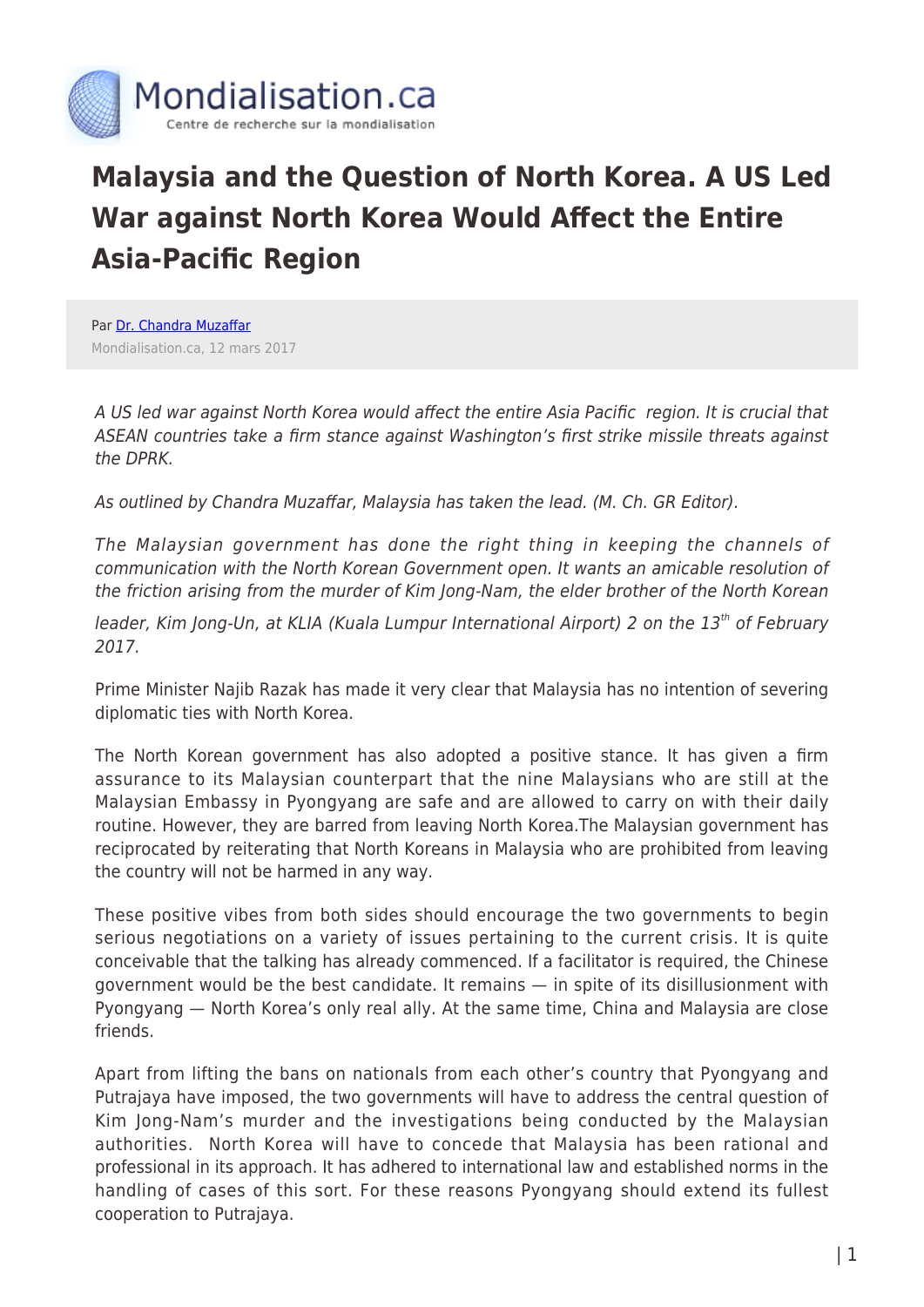Going on the basis of North Korea's past record, it will not be easy to persuade its leadership to uphold the principles of international law. As a case in point, in spite of six sets of UN Security Council resolutions aimed at stopping North Korea's nuclear and missile tests, it continues to conduct such tests. The latest was its firing of two powerful Musudon medium-

range missiles on the  $1<sup>st</sup>$  of March 2017 one of which flew 400 kilometres into the Sea of Japan.

North Korea has often argued that it conducts these tests because the United States of America and South Korea continue to hold annual military war-games in its vicinity. The Chinese Foreign Minister, Wang Yi, has proposed that North Korea suspend its nuclear and missile tests while the US and South Korea halt their military exercises. A quid pro quo approach he hopes can bring the three parties to the negotiating table.

Once negotiations begin other outstanding issues can also be addressed. The recent deployment of the US's Terminal High Altitude Area Defence (THAAD) system in South Korea has undoubtedly exacerbated relations between South and North Korea and between South Korea, on the one hand, and China and Russia, on the other. China and Russia perceive THAAD as a system that alters significantly the balance of power within the region. THAAD, and the larger question of the denuclearisation of the Korean Peninsula should be discussed among all concerned parties.

In fact, denuclearisation was the focus of a six-party discussion from 2003 to 2008. North Korea, China and Russia, together with South Korea, Japan and the United States constituted the six parties and they met in Malaysia. Though the talks did not achieve their desired goal, there is no reason why an attempt should not be made to revive it. Immediate concerns such as missiles and THAAD rather than denuclearisation should be the main items on the agenda this time.

Dr. Chandra Muzaffar is the President of the International Movement for a Just World (JUST).

La source originale de cet article est Mondialisation.ca Copyright © [Dr. Chandra Muzaffar,](https://www.mondialisation.ca/author/chandra-muzaffar) Mondialisation.ca, 2017

Articles Par : [Dr. Chandra](https://www.mondialisation.ca/author/chandra-muzaffar) [Muzaffar](https://www.mondialisation.ca/author/chandra-muzaffar)

**Avis de non-responsabilité** : Les opinions exprimées dans cet article n'engagent que le ou les auteurs. Le Centre de recherche sur la mondialisation se dégage de toute responsabilité concernant le contenu de cet article et ne sera pas tenu responsable pour des erreurs ou informations incorrectes ou inexactes.

Le Centre de recherche sur la mondialisation (CRM) accorde la permission de reproduire la version intégrale ou des extraits d'articles du site **Mondialisation.ca** sur des sites de médias alternatifs. La source de l'article, l'adresse url ainsi qu'un hyperlien vers l'article original du CRM doivent être indiqués. Une note de droit d'auteur (copyright) doit également être indiquée.

Pour publier des articles de **[Mondialisation.ca](https://mondialisation.ca)** en format papier ou autre, y compris les sites Internet commerciaux, contactez: [media@globalresearch.ca](mailto:media@globalresearch.ca)

[Mondialisation.ca](https://mondialisation.ca) contient du matériel protégé par le droit d'auteur, dont le détenteur n'a pas toujours autorisé l'utilisation. Nous mettons ce matériel à la disposition de nos lecteurs en vertu du principe "d'utilisation équitable", dans le but d'améliorer la compréhension des enjeux politiques, économiques et sociaux. Tout le matériel mis en ligne sur ce site est à but non lucratif.